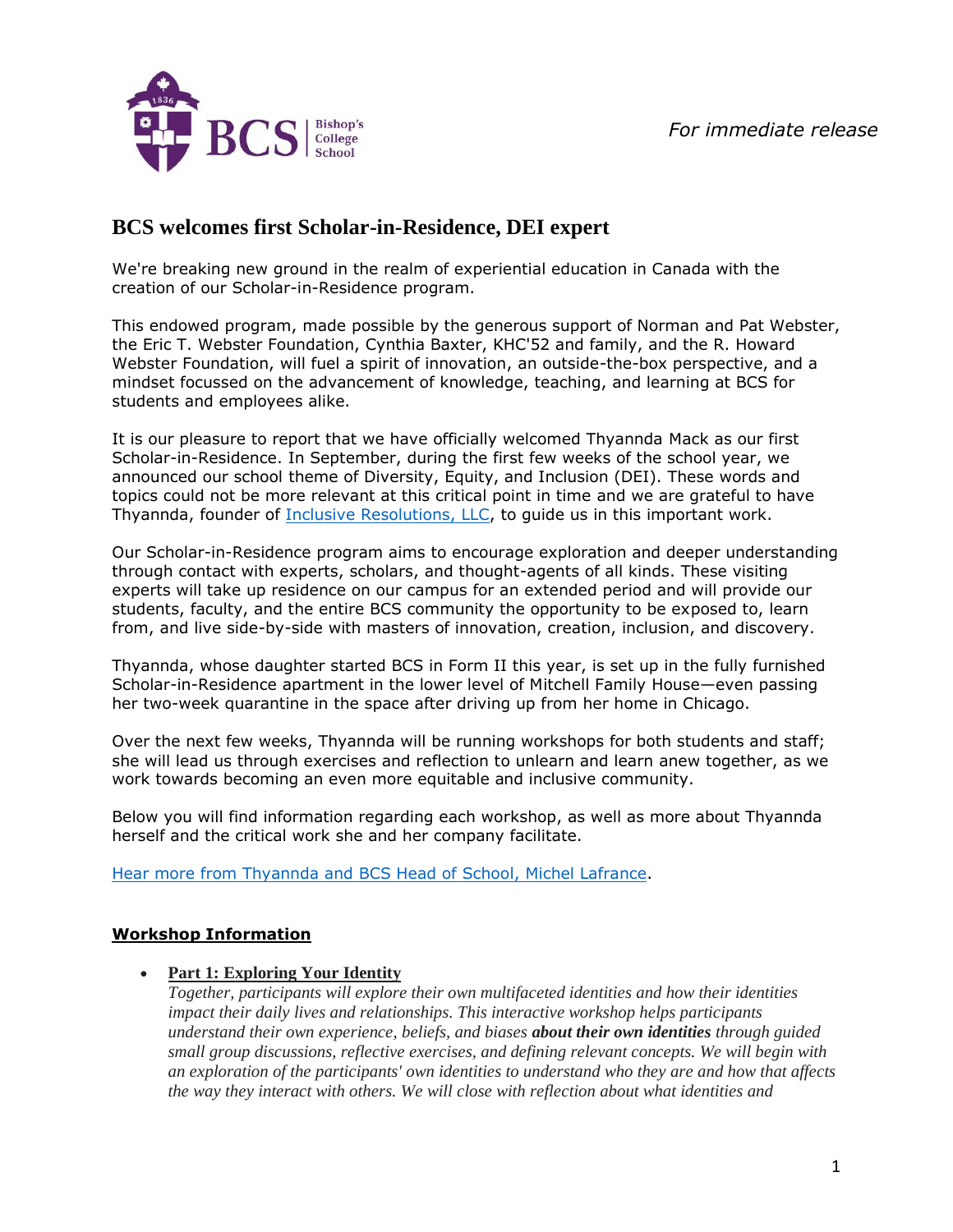*messages participants carry about themselves into their daily interactions and how they choose to present their identities.*

### • **Part 2: Our Identities & Our Interactions**

*Together, participants will explore how their own multifaceted identities impact their daily interactions and relationships. This interactive workshop helps participants understand their own experience, beliefs, and biases with their own identities that arise during their interactions with others. We will begin by diving into understanding common identity-based challenges, such as stereotype threat, identity anxiety, etc. We will also explore the concepts of privilege, supremacy, fragility, and assimilation considering their influence in our daily lives. Finally, we will workshop participants' real-life, identity-based challenges and strategize approaches to overcome them.*

#### • **Part 3: Navigating Difference**

*Together, participants will dive into navigating differences in identity and the difficult conversations, challenges, and conflict that can arise when interacting among difference. This interactive workshop helps participants consider how their own experience, beliefs, and biases impact how they engage with others and navigate differences. We will discuss the meaning and significance of diversity, while assessing the diversity of our own circles of influence. We will discuss social emotional concepts around navigating difference including intent vs. impact, cultural humility, and more. We will close with a look at our approaches to the challenges among difference and explore new approaches.*

#### **Meet Thyannda (she, her, hers) CONSULTANT, MEDIATOR, FACILITATOR**

Thyannda Mack is the founder of [Inclusive Resolutions, LLC.](http://inclusiveresolutions.com/) She has done this work since childhood. She first served as a peer mediator, after her middle school recognized her talent for conflict negotiation. As a college student, she continued to facilitate conversations with young women to assess how their community could support them. She has 15+ years of experience in community engagement and programming. Thyannda is a mediator, attorney, educator, and parent.

Thyannda served as a litigation attorney at Lathrop & Gage LLP in Kansas City and Dykema Gossett PLLC in Chicago. Her experience includes dispute resolution, strategy development, problem solving, and negotiation.

She served as a law school instructor and career counselor at DePaul University College of Law. As Assistant Director of Career Services at the law school, Thyannda served on the law school's diversity committee and participated in the response to an identity-related incident that made headlines. She spearheaded numerous diversity efforts to advance the development of a diverse, equitable, and inclusive educational environment.

Thyannda has served on the boards of several community and student organizations. Thyannda is an active member and has served on committees for the Black Women Lawyers Committee, Chicago Women in IP, and Back to Iowa. As a Sheffield Place board member, she organized a board retreat and participated in strategic planning and fundraising efforts. She also served on the Board of Directors for the YWCA-Ames/ISU, where she conceptualized the organization's Race Against Racism, engaged in promotion through organizing personal storytelling, fundraising efforts, and strategic planning and implementation.